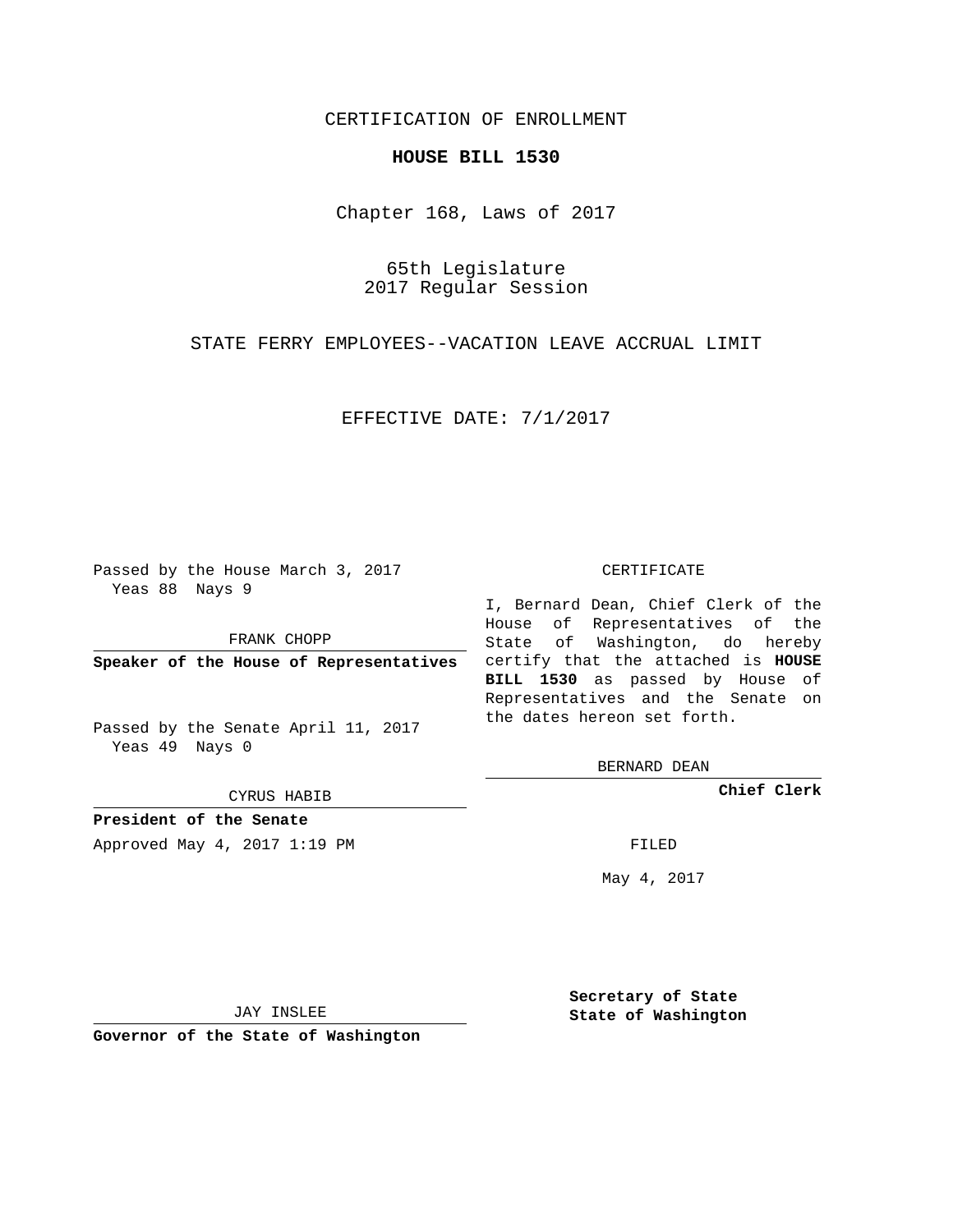## **HOUSE BILL 1530**

Passed Legislature - 2017 Regular Session

**State of Washington 65th Legislature 2017 Regular Session**

**By** Representatives Gregerson, Morris, and Appleton; by request of Office of Financial Management

Read first time 01/23/17. Referred to Committee on Labor & Workplace Standards.

 AN ACT Relating to grandfathering the accrual of vacation leave above the statutory maximum for certain employees of the Washington state ferries; amending RCW 43.01.040; providing an effective date; 4 and declaring an emergency.

5 BE IT ENACTED BY THE LEGISLATURE OF THE STATE OF WASHINGTON:

6 **Sec. 1.** RCW 43.01.040 and 2011 1st sp.s. c 43 s 449 are each 7 amended to read as follows:

 Each subordinate officer and employee of the several offices, departments, and institutions of the state government shall be entitled under their contract of employment with the state government to not less than one working day of vacation leave with full pay for each month of employment if said employment is continuous for six 13 months.

 Each such subordinate officer and employee shall be entitled under such contract of employment to not less than one additional working day of vacation with full pay each year for satisfactorily completing the first two, three and five continuous years of 18 employment respectively.

19 Such part time officers or employees of the state government who 20 are employed on a regular schedule of duration of not less than one 21 year shall be entitled under their contract of employment to that